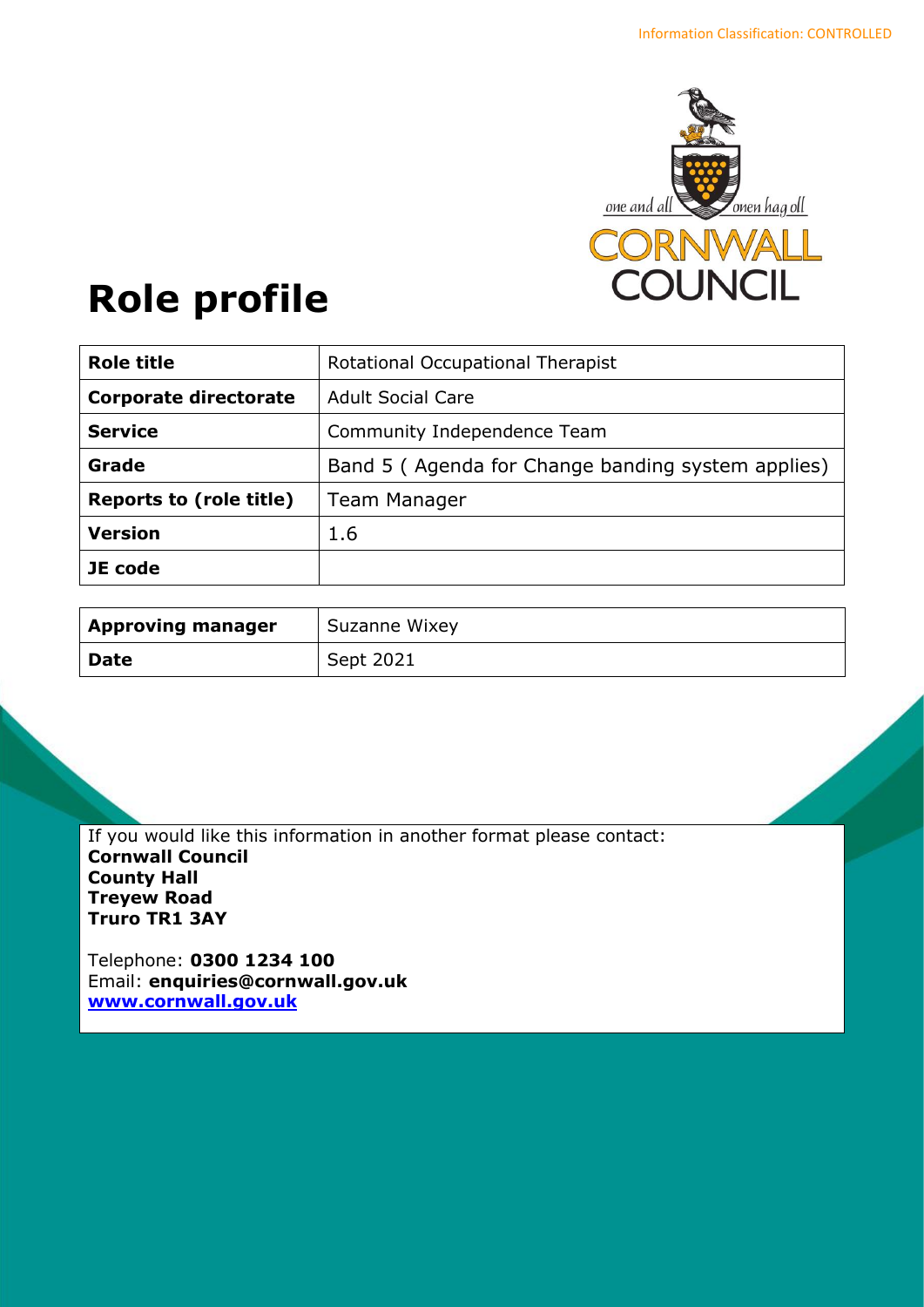# **Role purpose**

To be responsible and accountable for the provision of Occupational Therapy within Adult Care Social Care and NHS (ACS). The provision of this service is a statutory function within AC,HW.

**Adult Social Care** - To be responsible for a delegated caseload of individuals in the community. To undertake assessments, follow up visits and reviews within an individual's home environment in order to enable them to maintain independence. **NHS** - To be responsible for the day-to-day organization of work and for

implementing the OT process including assessment, planning, and treatment for those patients in order to provide the highest standards and where appropriate to facilitate timely safe discharge.

# **Dimensions**

## **Annual financial accountability**

Delegated authority to spend on CELS budget with Team Lead Sign off.

#### **Management accountability**

Nature of management

• To provide formal and informal supervision to G grade members of the team and Technical Officers

Number of staff managed

• Indirect 4-6 (in absence of more senior staff offer supervision guidance and support to Grade G staff in Area Team)

# **Accountabilities**

*Cornwall Council is a dynamic organisation, and the particular duties and accountabilities may vary from time to time without changing the general character of the role or the level of responsibility entailed. Individual objectives will be agreed via the PDS appraisal process* 

## **People Management**

- Through the performance development process, provide ongoing coaching and development opportunities for individuals you supervise.
- To contribute to people management as a member of the multi-disciplinary team
- To contribute to the collection of data relating to the, quality of the service.

## **Service delivery**

- To assess individuals' skills and abilities and intervene to facilitate safety and independence
- To assess eligibility and need under the Care Act 2014 and Housing Grants Construction and Regeneration Act 1996.
- To provide interventions in the form of altered techniques, education, prescription of daily living equipment, minor and major housing adaptation
- Be able to provide consultation and advice on alternative means of managing disability
- Work as part of a team to ensure efficient and effective functioning of the service and optimising performance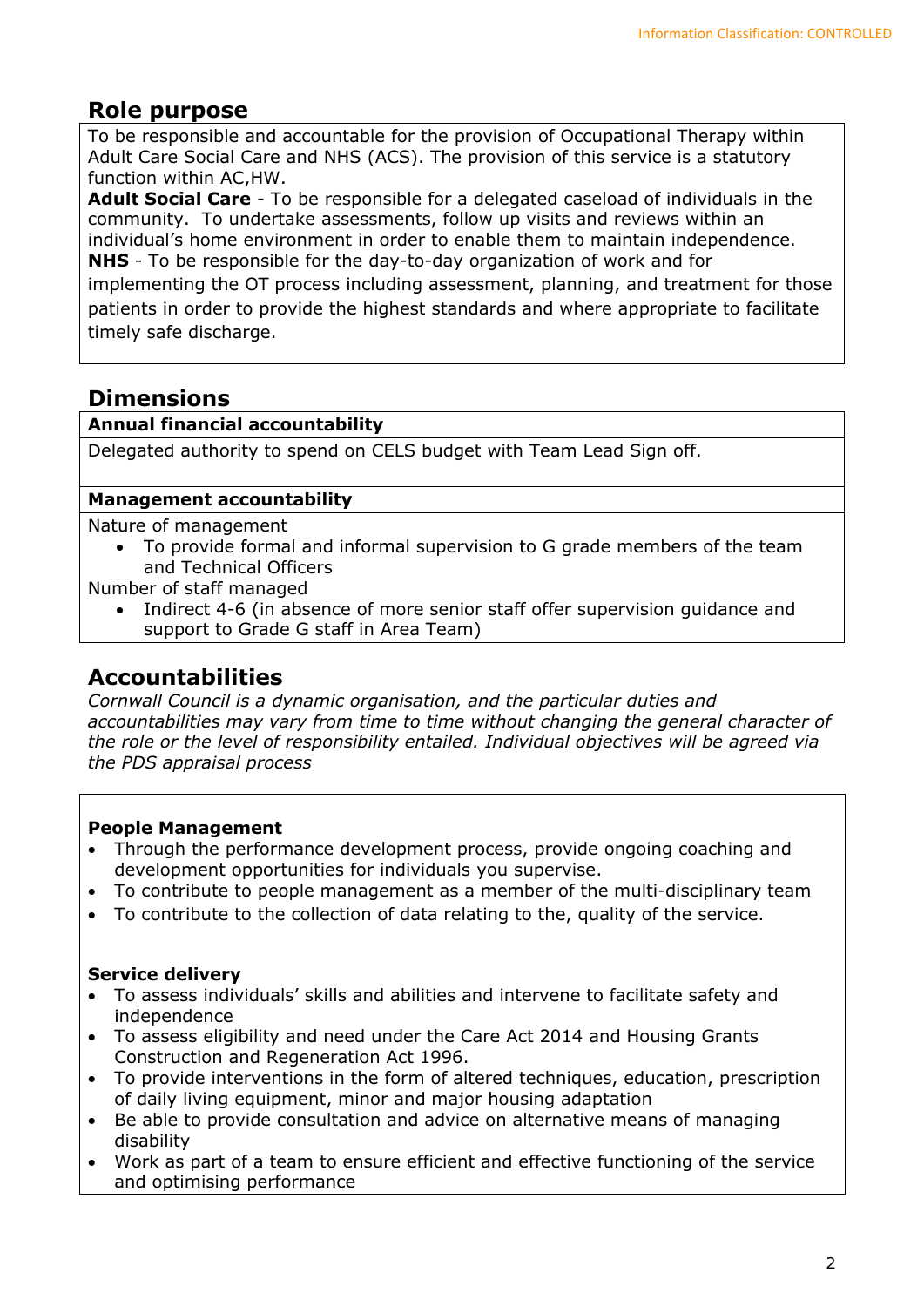- Ensure that the service area's service standards are maintained
- Maintain a contemporaneous working knowledge of all technologies and processes in order to make clinical decisions
- Actively support the Adult Care & Support culture and work with all the functions within Adult Care & Support to ensure delivery of overall business targets
- Contribute to the delivery of targets against specific Service Level Agreements relevant to the specific business function
- Assist in the achievement of overall objectives within Adult Care & Support

## **Personal Development**

- To develop knowledge, skills and competencies in each rotation
- To work in accordance with the code of Ethics and Professional Conduct for OTs as set by COT, and with the professional standards for the service.
- To ensure own clinical knowledge/skills are regularly updated to maintain high standards of individual care.
- Take responsibility for own CPD and appraisal, identifying objectives during supervision

# **Budget management**

• Work within the service area's budget to agreed targets (including relevant income related targets if applicable) and standards to ensure the delivery of services within allocated resources.

# **Policy and planning**

- Ensure compliance with, and best practice against, relevant legislation, regulation, and government and Council policies in order to secure organisational performance improvement and increased customer satisfaction
- To participate in appropriate clinical audits, data collection and to comply with professional standards and clinical governance
- Ensure that policy and action is implemented so that safeguarding responsibilities are embedded within the service and equality of opportunity and the benefits of diversity are realised in Service delivery and employment.

# **Advice and guidance**

- Provide support and information to people requiring information about Occupational Therapy and environmental adaptations
- Support the Council policy on sustainability and environmental issues associated with the function and particularly those associated with climate change, and manage these to reduce adverse impacts
- To monitor and prioritise referrals received by the Occupational Therapy team
- To be a point of contact for advice and provide information by responding to specific enquiries relating to occupational therapy services, to individuals, carers, organisations and other professionals
- To be responsive to the appropriate allocation of referrals and requests for service, via Mosaic system. This will involve specialist assessments and interventions provided by the Occupational Therapist and to direct other workers to undertake required tasks
- To undertake assessments and ensure the provision of specialised equipment, minor and major adaptations, by working within a clear professional framework of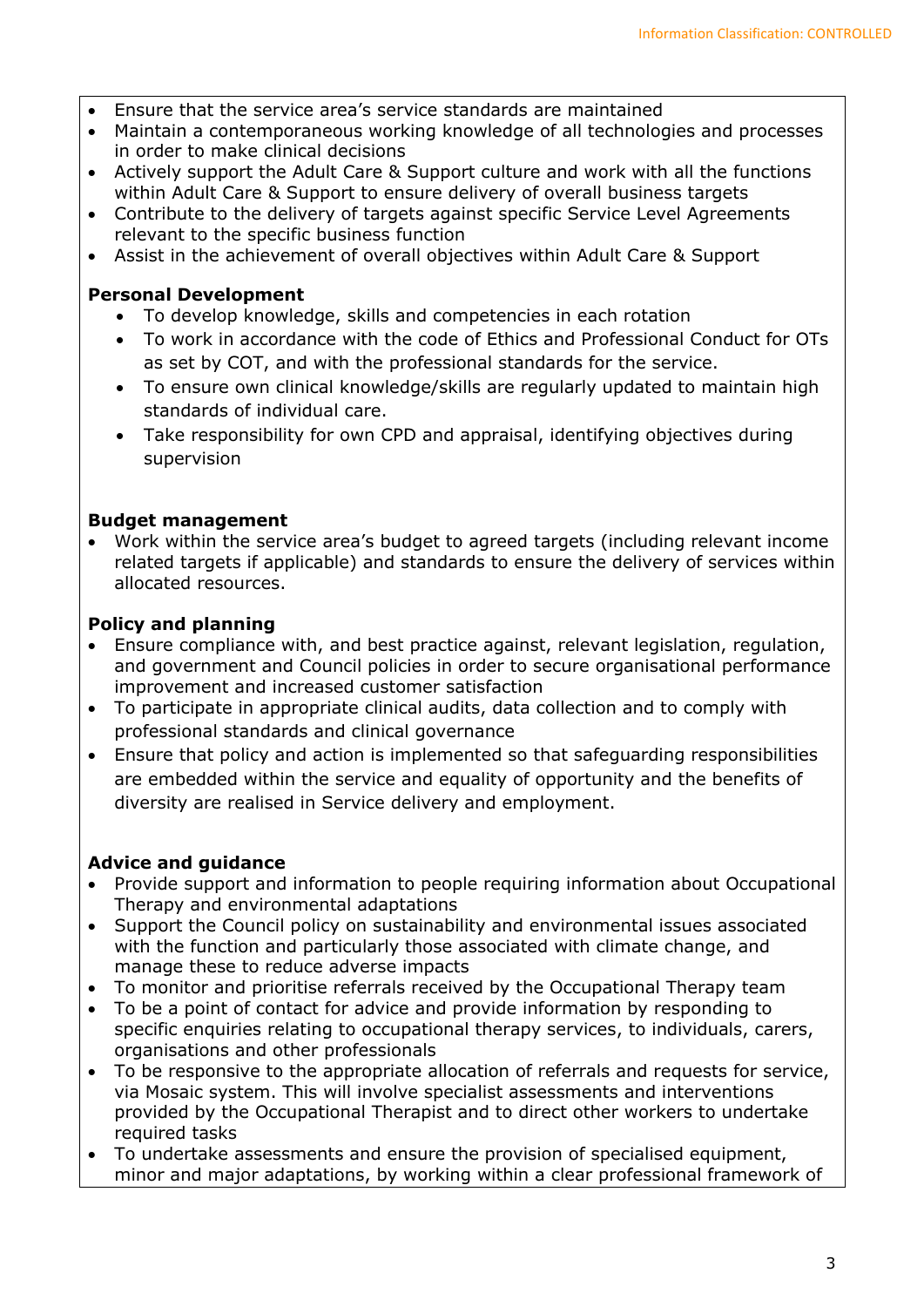accountability and responsibility.

#### **Business improvement**

• Identify opportunities for improving internal processes.

#### **Partnerships and collaboration**

• Maintain working relationships with partner organisations, both internal and external, to ensure maximum integration of provision and the development of highquality services.

# **Corporate accountabilities**

#### **Code of conduct**

The post holder is required to comply with all relevant Code of Conducts for the role, including Cornwall Council's Code of Conduct. All staff are required to support Cornwall Council's commitment to developing and delivering excellent customer service by treating customers, their carers, families, friends, visitors and staff with professionalism, dignity and respect. All staff are expected to behave in a professional manner and not to bring the Council into disrepute.

### **Information security and governance**

Manage information in line with the Council's policies, procedures and guidance on subjects such as Data Protection, Freedom of Information, confidentiality, information security and sharing, the information lifecycle and data quality, to ensure compliance and efficient and effective information governance

#### **Safeguarding**

Maintain awareness of Council policies and practices regarding the safeguarding of children, young people and/ or adults who may be at risk. Report concerns/ allegations in accordance with corporate guidance and procedures

#### **Equality & Diversity**

Work to eliminate unlawful discrimination, harassment and victimisation and report incidents as they occur. Treat everyone with dignity and respect and ensure individual's needs are met. Challenge inappropriate behaviour and language constructively, advising on alternatives so the opportunity for change can be considered

#### **Personal Development**

All employees are required to undertake statutory and essential training as directed by the Council. This will be monitored through the supervision and appraisal process which is in place for all staff. to participate in.

#### **Key objectives**

- Maintain or exceed agreed performance standards and targets with regard to Occupational Therapy
- Work to Lean principles in service delivery thus providing improved individual service and enhanced performance and efficiency
- To be available to handle customer enquiries when they call
- To work with individuals with complex needs and to be accountable for the direct delivery of the service. This will include physical and learning disabilities, mental health problems or terminal illness, and to maintain and continually develop specialist knowledge and awareness
- To meet the assessed needs of individuals through consideration of environmental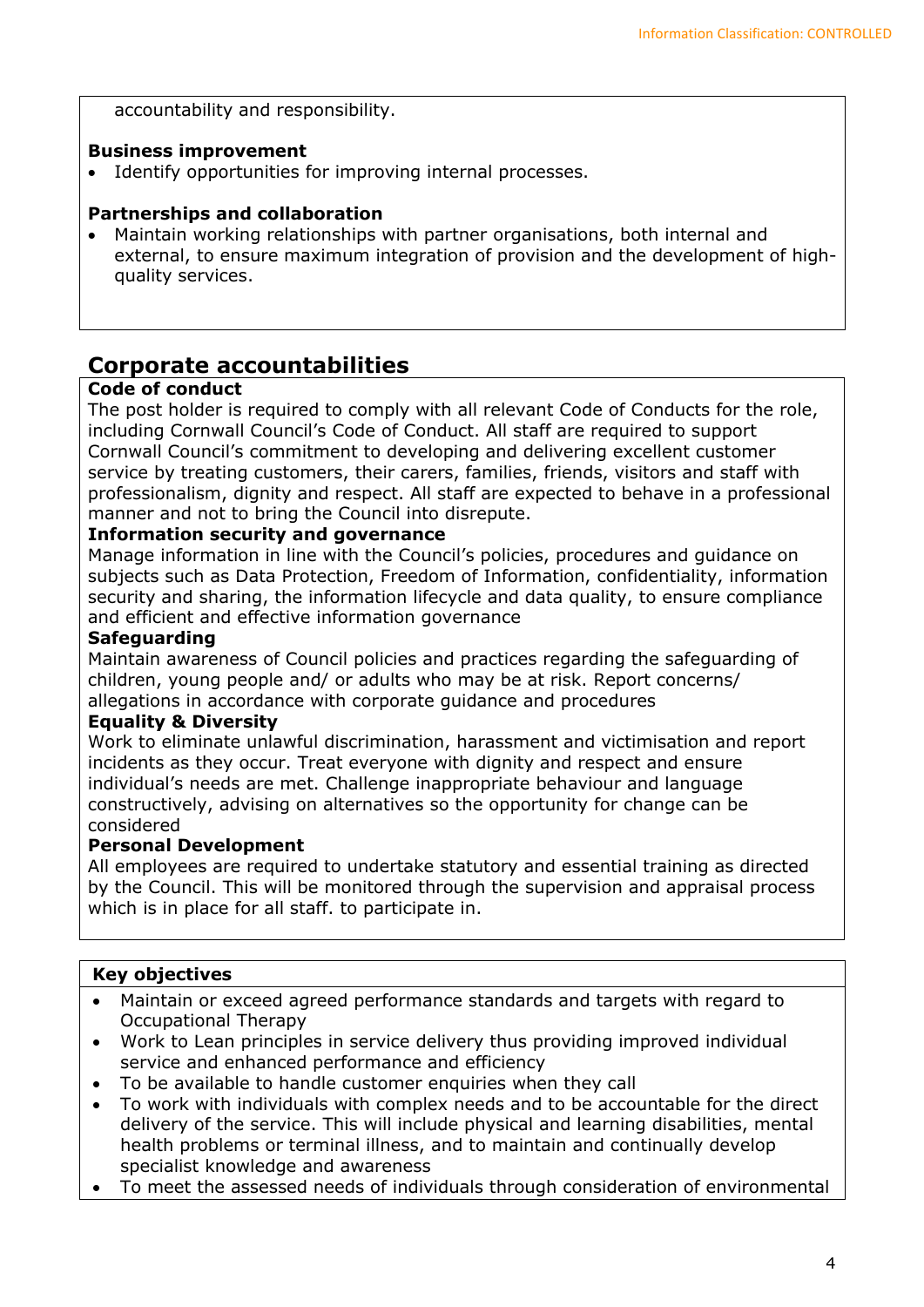design, ergonomic principles and technical feasibility of major adaptations • To enable individuals to achieve their agreed outcomes

• To be responsible for own caseload and assist with caseloads of other team members when appropriate. Anticipated completed cases in excess of 180 case closures per whole time equivalent per annum.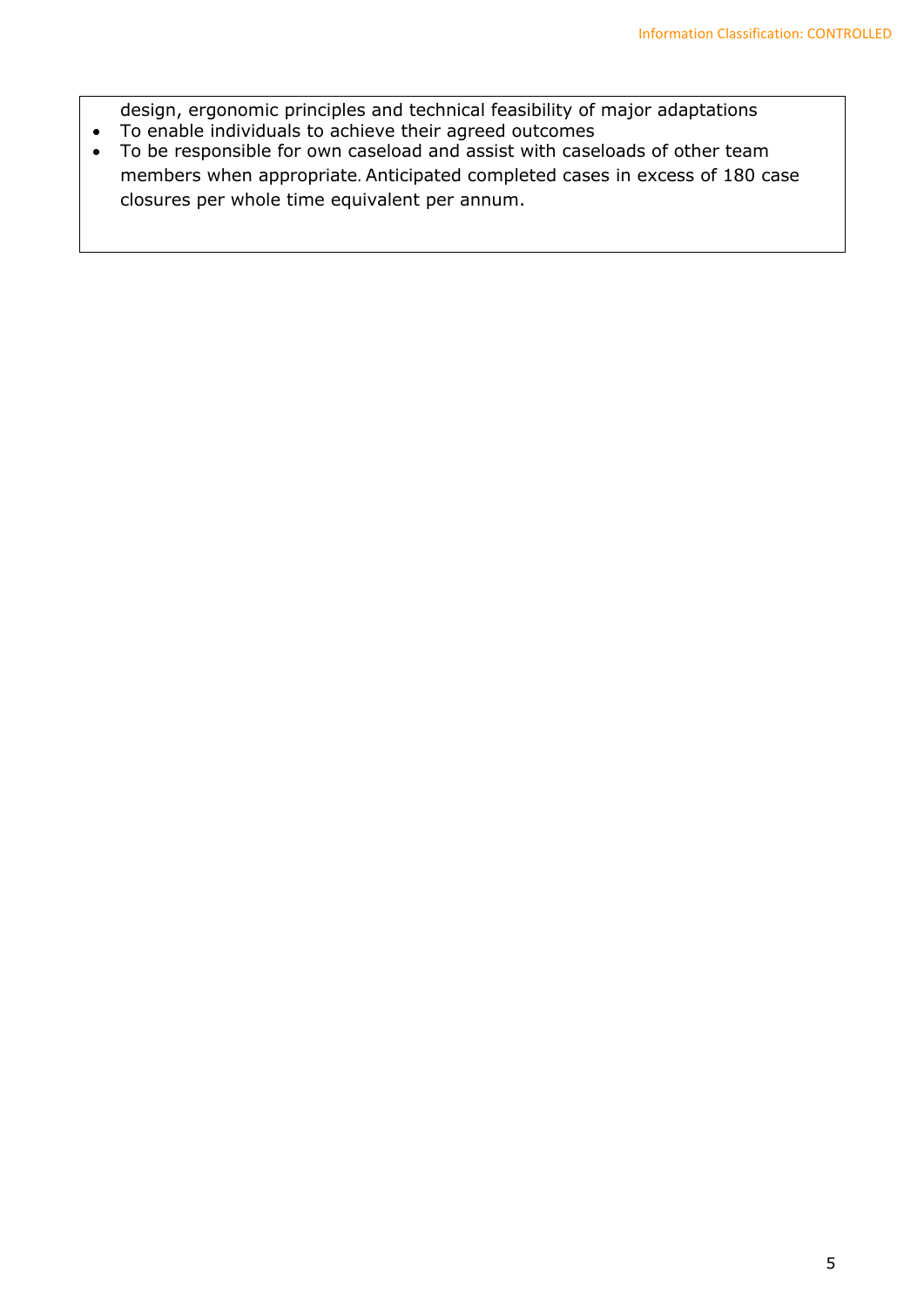# **Competencies and other requirements**

*We use the following criteria below to assess your suitability for the role; please refer to the recruitment & selection column to establish at which stage the criteria are assessed. Requirements assessed at the 'Application' stage represent the minimum essential requirement for shortlisting purposes*

| <b>Behaviours</b>                                                                                                                                                                                                                                                                                                                                                                                                                                                                                                                                                                                                                                                                              | <b>Recruitment and</b><br>selection |
|------------------------------------------------------------------------------------------------------------------------------------------------------------------------------------------------------------------------------------------------------------------------------------------------------------------------------------------------------------------------------------------------------------------------------------------------------------------------------------------------------------------------------------------------------------------------------------------------------------------------------------------------------------------------------------------------|-------------------------------------|
| <b>Working together</b><br>You understand and focus on individual needs and work well with<br>colleagues and partners                                                                                                                                                                                                                                                                                                                                                                                                                                                                                                                                                                          |                                     |
| You understand and are attentive to the needs of your<br>customers<br>You listen to the views of others and seek them out<br>$\bullet$<br>You support and show consideration for others<br>$\bullet$<br>You work well with colleagues and partners and<br>$\bullet$<br>acknowledge the different ideas, perspectives and<br>backgrounds of others<br>You are committed to the protection and safeguarding of<br>$\bullet$<br>children, young people and vulnerable adults<br>You share information and expertise with others<br>You are honest, you respect, and you build relationships of<br>trust<br>You share your achievements and acknowledge the<br>$\bullet$<br>achievements of others |                                     |
| <b>Personal responsibility</b><br>You take responsibility for your work, your environment and your<br>development                                                                                                                                                                                                                                                                                                                                                                                                                                                                                                                                                                              |                                     |
| • You are trustworthy and reliable<br>You pay attention to your own health, safety and wellbeing<br>$\bullet$<br>and that of others<br>You acknowledge errors, report them as appropriate and<br>$\bullet$<br>play your part in addressing them<br>You appropriately challenge unhelpful behaviour<br>You seek feedback and review your own contribution<br>You are open to change and improvement<br>$\bullet$<br>You take responsibility for your development<br>You are enthusiastic about and take pride in your work<br>Respond to the demands of a 6-month rotation across a<br>variety of settings                                                                                      |                                     |
| <b>Resourceful</b><br>You apply expertise, solve problems and make improvements to<br>deliver good customer outcomes                                                                                                                                                                                                                                                                                                                                                                                                                                                                                                                                                                           |                                     |
| You plan and organise your work and manage your time<br>effectively<br>You gather relevant information, analyse it and make timely                                                                                                                                                                                                                                                                                                                                                                                                                                                                                                                                                             |                                     |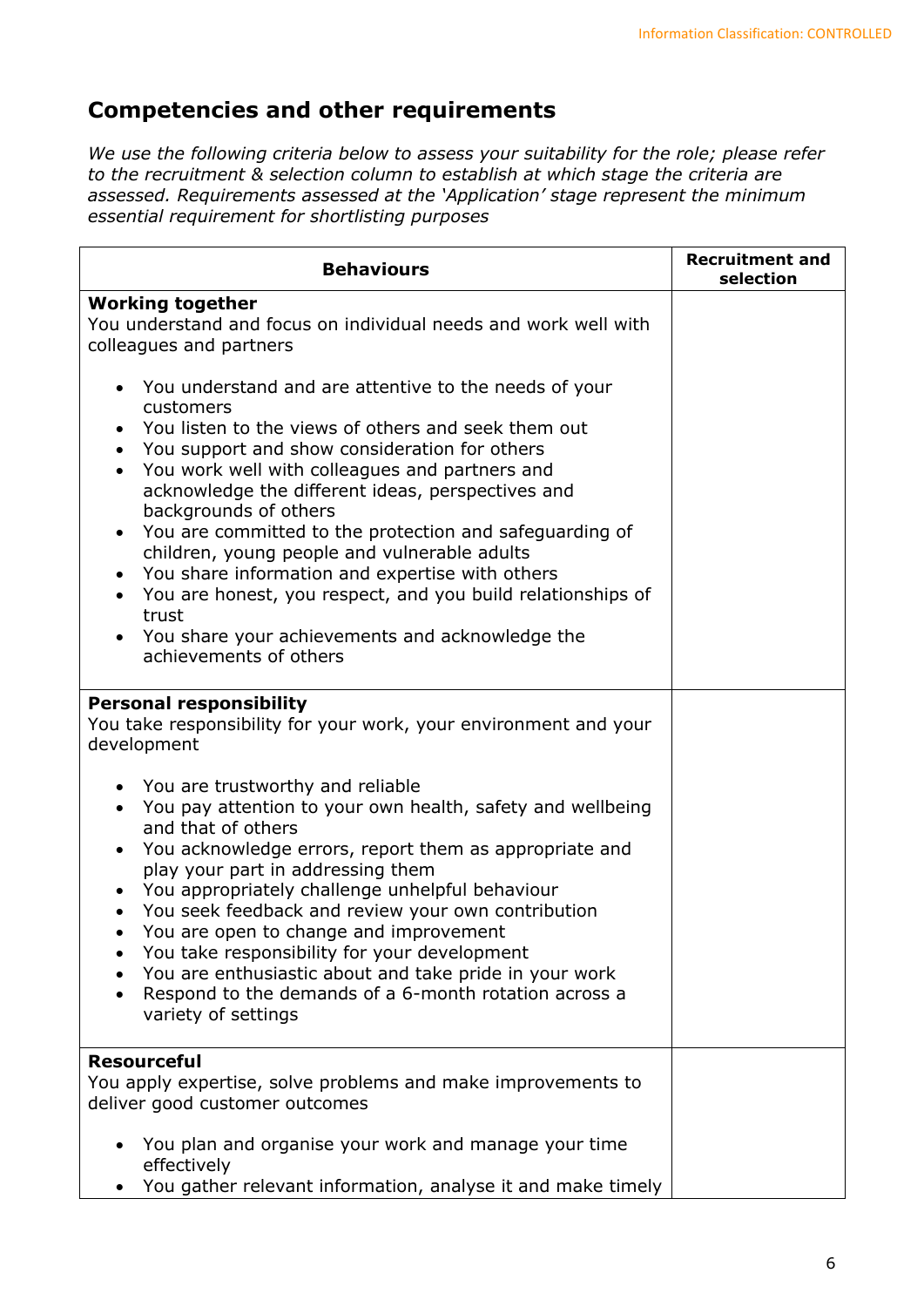| informed decisions in the course of your work                 |  |
|---------------------------------------------------------------|--|
| • You are flexible and adaptable                              |  |
| • You respond constructively to change                        |  |
| • You demonstrate financial awareness relevant to the job     |  |
| you do                                                        |  |
| • You use your initiative and are creative in problem solving |  |
| • You deliver results and manage customer expectations        |  |
|                                                               |  |

| Knowledge, skills & experience                                                                                                                                                                                                                                                                   | <b>Recruitment and</b><br>selection                |
|--------------------------------------------------------------------------------------------------------------------------------------------------------------------------------------------------------------------------------------------------------------------------------------------------|----------------------------------------------------|
| Diploma/Degree in Occupational Therapy                                                                                                                                                                                                                                                           | <b>Application Form</b><br>Interview               |
| Health & Care Professions Council registration                                                                                                                                                                                                                                                   | <b>Application Form</b>                            |
| Up to date Continuing Professional Development Portfolio                                                                                                                                                                                                                                         | Interview                                          |
| Experience of working within an Occupational Therapy setting,<br>through work based experience or during the course of training                                                                                                                                                                  | <b>Application Form</b><br>Interview               |
| Ability to work under pressure, able to work in challenging<br>settings. Ability to work independently. Ability to be flexible and<br>adapt to changing situations. Knowledge of key principles of<br>specialist areas of work such as ergonomics, moving and handling<br>or building solutions. | <b>Application Form</b><br>Interview               |
| Computer literacy                                                                                                                                                                                                                                                                                | <b>Application Form</b>                            |
| Demonstrable knowledge of current developments in health and<br>social care                                                                                                                                                                                                                      | Interview<br>Assessment                            |
| Able to demonstrate good time management and organisational<br>skills whilst working within organisational processes and<br>procedures                                                                                                                                                           | <b>Application Form</b><br>Interview               |
| Understanding and application of anti-discriminatory practice                                                                                                                                                                                                                                    | Interview<br>Assessment                            |
| Willingness to assist in student learning                                                                                                                                                                                                                                                        | <b>Application Form</b><br>Interview               |
| Ability to apply learning in a variety of clinical settings                                                                                                                                                                                                                                      | <b>Application Form</b><br>Interview               |
| Knowledge and understanding in practice of strength based<br>approach                                                                                                                                                                                                                            | <b>Application Form</b><br>Interview<br>assessment |
| Sound knowledge of OT models, assessments and interventions<br>and their application in a variety of clinical settings                                                                                                                                                                           | <b>Application Form</b><br>Interview<br>assessment |
| Ability to complete Clinical Risk Assessment                                                                                                                                                                                                                                                     | <b>Application Form</b><br>Interview<br>assessment |

| <b>Other requirements</b>                          | <b>Recruitment and</b><br>selection |
|----------------------------------------------------|-------------------------------------|
| Demonstrates evidence of Cornwall Council's values | Application form<br>Interview       |